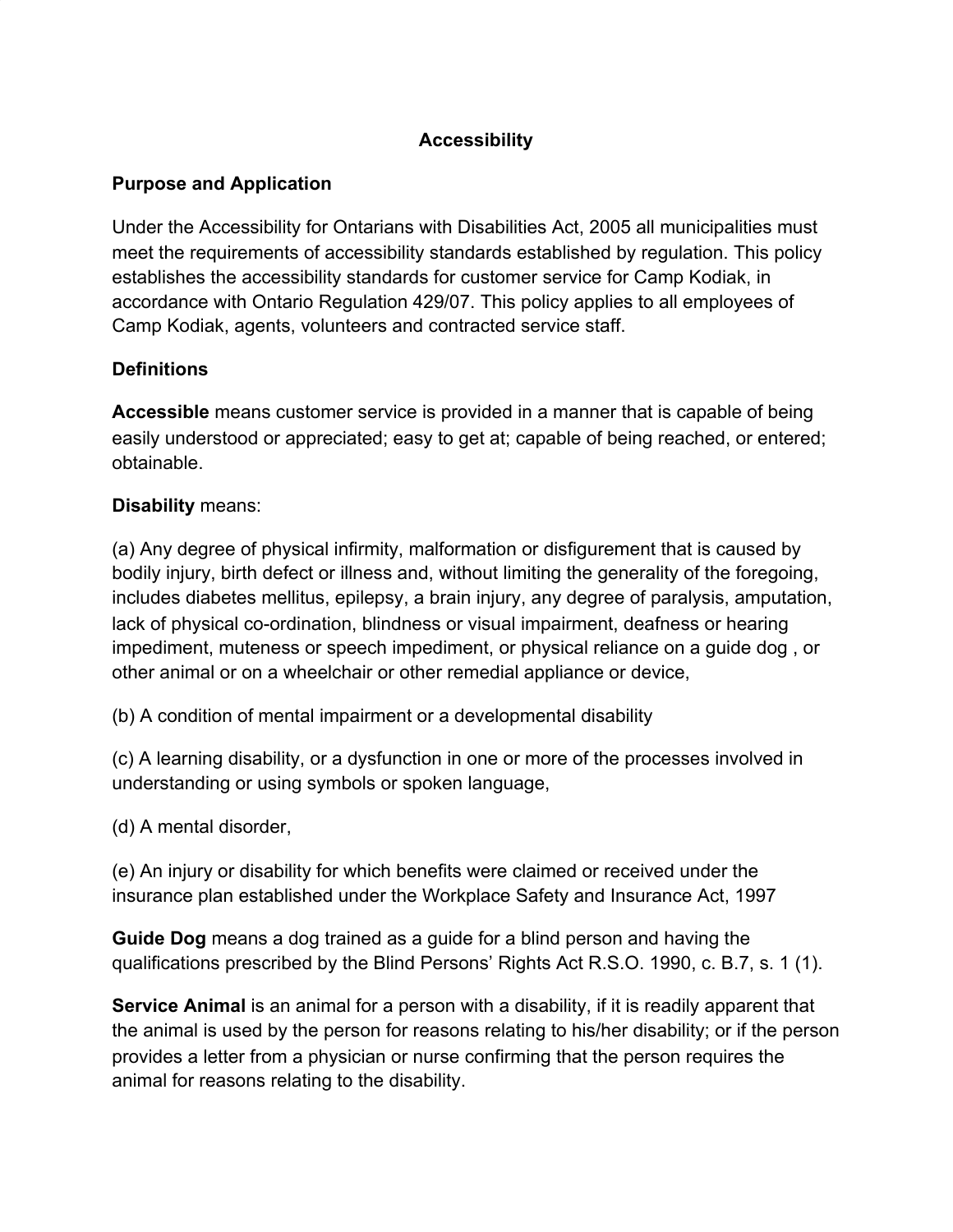### **Policy Statement**

Camp Kodiak is committed to providing exceptional and accessible service to its customers. Goods and services will be provided in a manner that respects the dignity and independence to all customers. The provision of services to persons with disabilities will be integrated wherever possible. Persons with disabilities will be given an opportunity equal to that given to others, to obtain, use or benefit from the goods and services provided by and on behalf of Camp Kodiak.

## **Policy Requirements**

# **1. Accessibility Training Policy**

(a) Every person who deals with members of the public or who participates in developing Camp Kodiak' policies, practices and procedures governing the provision of goods and services to the public; including camp staff, volunteers, agents, contractors and others who provide service on behalf of Camp Kodiak will receive training regarding the provision of goods and services to persons with disabilities.

(b) The training will include the following information:

- The purposes of the Accessibility for Ontarians with Disabilities Act,
- How to interact and communicate with persons with various types of disabilities,
- How to interact with persons with disabilities who use an assistive device, or require the

assistance of a service animal or support person

- How to use equipment made available by the camp to help people with disabilities to
	- access goods and services
- What to do if a person with a disability is having difficulty accessing services.

(c) Training will be provided to each person according to his or her needs and duties and as soon as is practicable on an ongoing basis in connection with changes to policies, practices and procedures governing the provision of goods or services to persons with disabilities. A record of the dates on which training is provided and the number of individuals to whom it is provided will be kept.

# **2. Feedback Process**

(a) Camp Kodiak accepts feedback from the public in a variety of methods including:

- Phone
- In person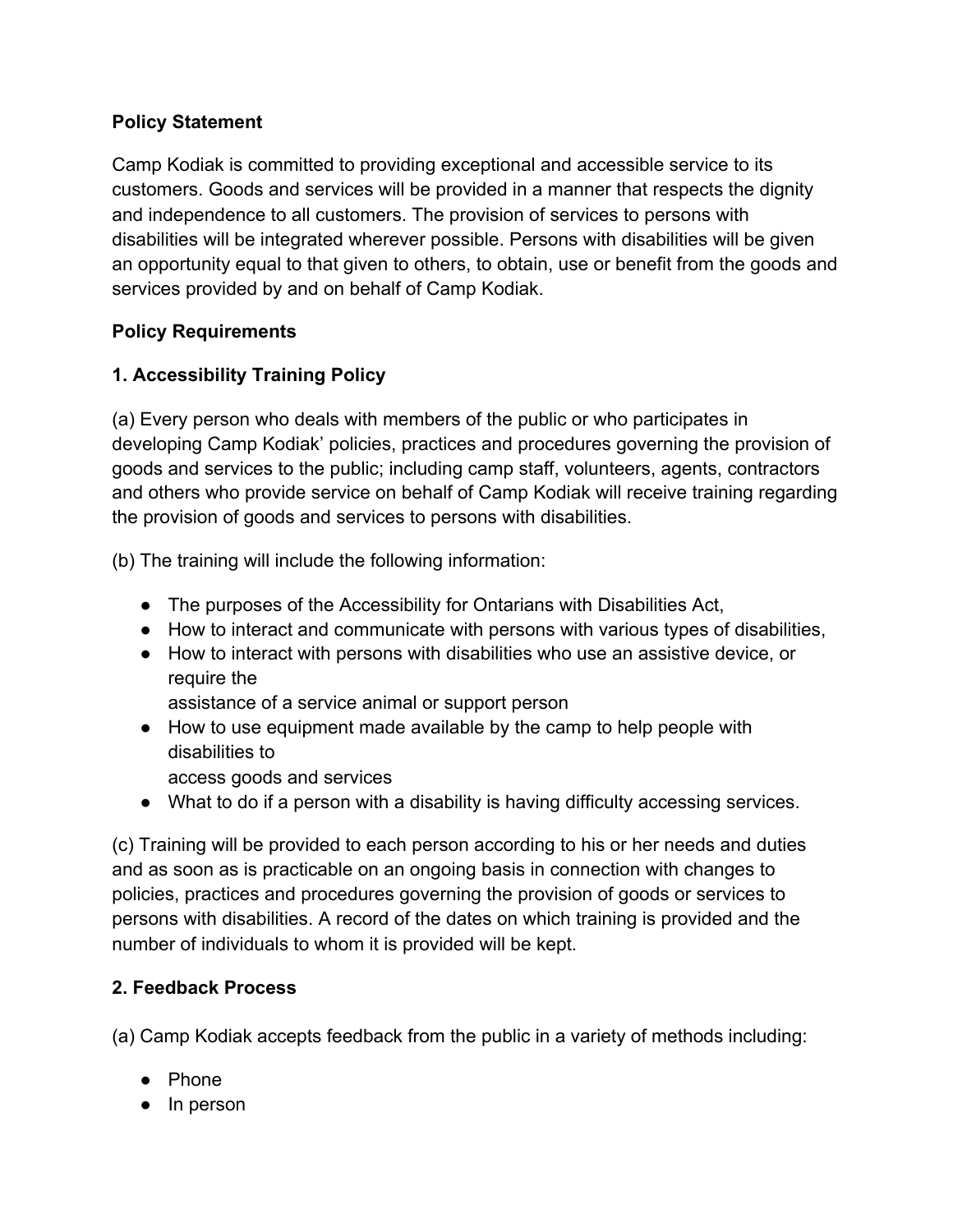- Fax
- Email
- And, through feedback forms

All feedback is reviewed by the Directors. Complaints are investigated and follow up is provided to the customer if requested.

## **3. Use of Service Animals and Support Persons**

(a) If a person with a disability is accompanied by a guide dog or other service animal, Camp Kodiak will ensure that the person is permitted to enter Camp Kodiak' facilities with the animal and to keep the animal with him or her unless the animal is otherwise excluded by law. Where a service animal is excluded by law, Camp Kodiak will ensure that other measures are available to enable the person with a disability to obtain, use and benefit from the camp's goods and services. The owner is responsible for managing their animal's food, hygiene, health, safety and behaviour independently. The animal's presence in a cabin does not create physical, mental or emotional health concerns for other campers or staff. If a Director of Camp Kodiak determines that having the service animal in camp is not viable, the Directors will insist that animal leave the premises as soon as possible.

(b) If a person with a disability is accompanied by a support person, Camp Kodiak will ensure that both persons are permitted to enter the camp facilities, and that the person with a disability is not prevented from having access to the support person. Camp Kodiak Ltd. may require a person with a disability to be accompanied by a support person when in a camp facility, but only if a support person is necessary to protect the health or safety of the person with a disability or the health or safety of others in the facility. If an amount is payable by a support person for admission, or otherwise, to a premise, Camp Kodiak will ensure notice is given in advance about the amount.

## **4. Notice of Temporary Disruptions**

(a) Camp Kodiak shall provide notice of disruption of services to the public.

(b) Any Notice of Disruption will contain the following:

- Reason for the disruption
- Anticipated duration
- Alternative facilities or services

(c) Camp staff will provide such notice in at least one of the following three methods:

● Notice physically posted at the site of the disruption